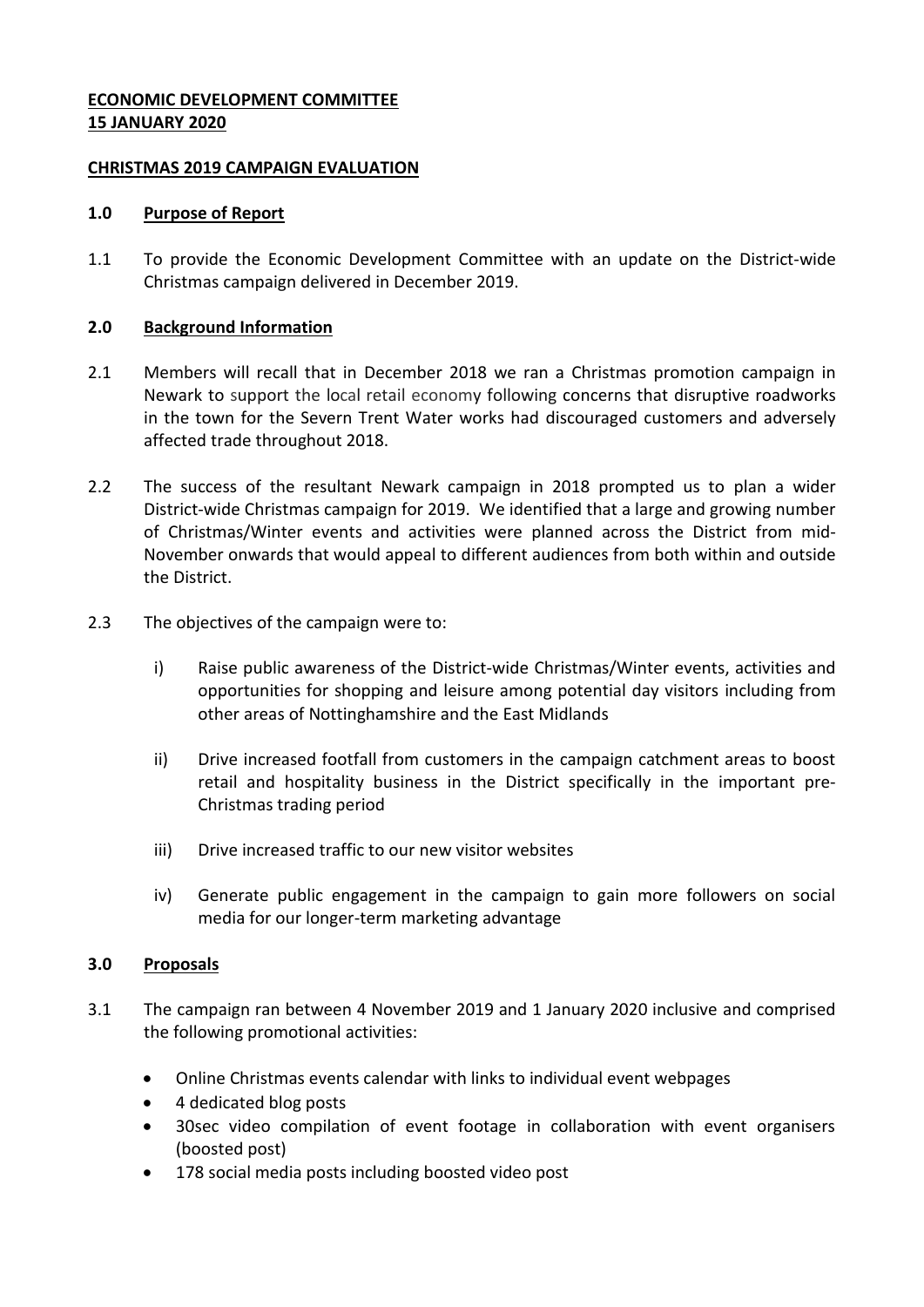- 3.2 The campaign results were very positive:
	- 8,442 unique visits to individual event webpages (the highest being for Newark Christmas Lights Switch On and Rufford Abbey's Christmas Weekend)
	- 252,397 social media impressions
	- 204,319 video views
	- 1,919 social media engagements (on Facebook, Twitter and Instagram)
	- 75 additional social media followers gained since 1 November 2019
- 3.3 The high volume of video views is particularly impressive, showing the value of good quality video footage in engaging people. Footage was shot at several events for use in future years' campaigns also.
- 3.4 The campaign was one factor among many in whether people chose to find out more or ultimately attend the events and activities, along with event organisers' own promotional activities, the weather etc. However, the above results indicate that it contributed positively to their success this year.
- 3.5 The Christmas campaign was part of a new plan of promotional campaigns to support the District's visitor economy. It followed the earlier 'Festivals', 'Easter at Sherwood Forest' and 'Late Summer in Southwell' campaigns in 2019. Results from each campaign are helping to inform subsequent plans.

## **4.0 Equalities Implications**

4.1 The campaign followed the Council's guidelines for accessible communications.

## **5.0 Financial Implications**

- 5.1 The annual Promotion of Tourism budget was used to cover all costs of the campaign.
- 5.2 Stakeholders, including event organisers and hosting attractions, actively supported the campaign by distributing sharing social media posts and links to our websites among their networks.

## **6.0 Community Plan – Alignment to Objectives**

6.1 The campaign objectives align with Objective 5 of the Community Plan – Increase visits to Newark and Sherwood.

## **7.0 Comments of Director**

7.1 The reach of the campaign was again impressive, particularly the number of views on the video, which appears to have captured imaginations to far exceed expectations. We will continue to seek feedback from retailers as to how we can assist in promoting offers and campaigns throughout the year, with a view to raising interest and footfall.